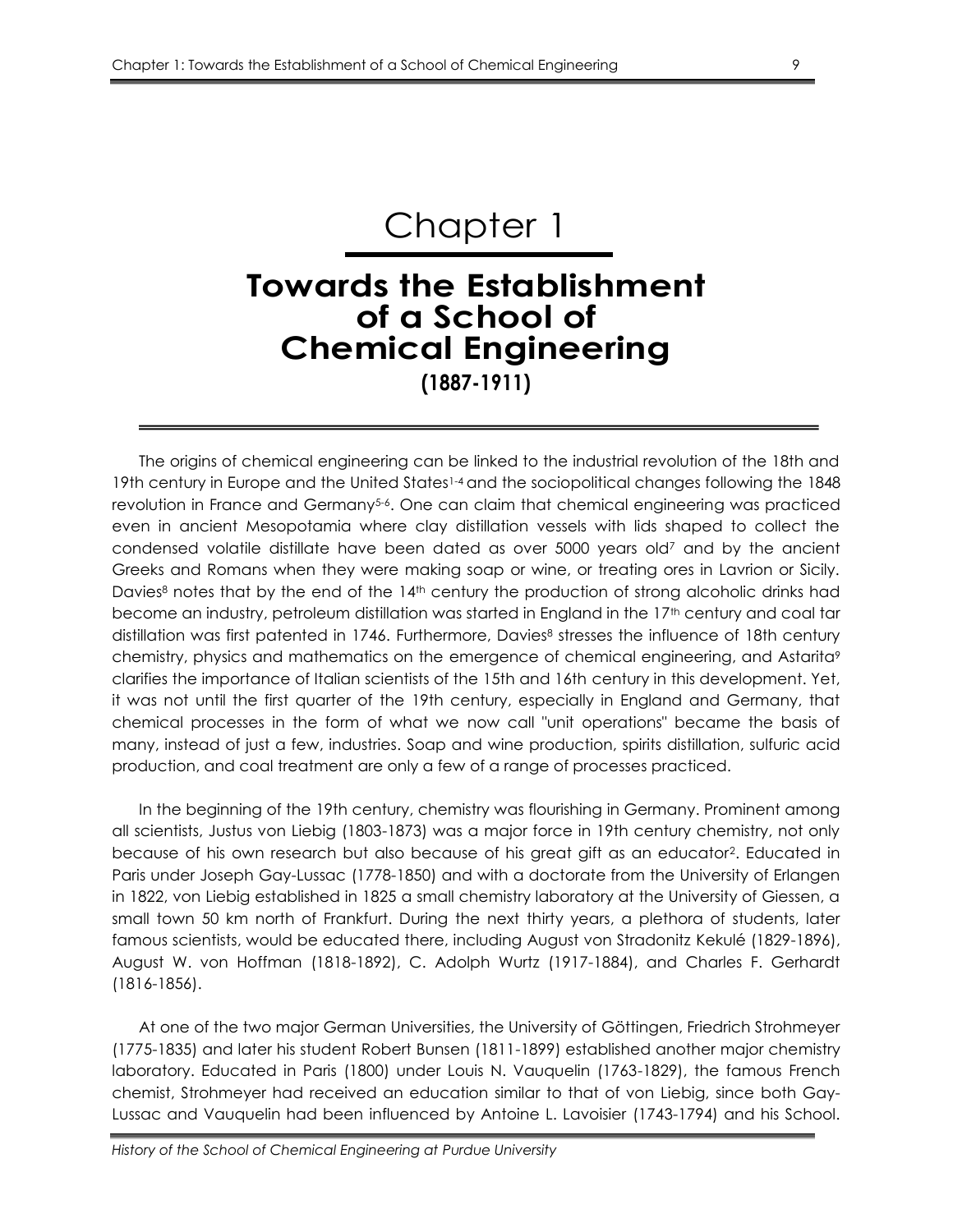The other major German University, the University of Heidelberg, also had a good chemistry laboratory under the direction of Leopold Gmelin (1788-1853) and his student Friedrich Wöhler (1800-1882) who by 1830 had joined Göttingen. Meanwhile Bunsen became Professor at Heidelberg.

Thus, in the second quarter of the 19th century, three major chemistry laboratories at the Universities of Giessen, Göttingen and Heidelberg were educating a number of outstanding organic and physical chemists, who would in turn establish laboratories (and "Chaired Professorships") elsewhere, including the United States. Two of the most prominent chemists in the third quarter of the 19th century, Ira Remsen (1846-1927, Professor and later President at Johns Hopkins, 1876-1913) and Josiah Cooke (1827-1894, Professor at Harvard University), were first educated in Germany.

What made von Liebig and his students "different" from other chemists was their effort to apply their fundamental knowledge to the development of specific chemical processes and products. von Hoffman's aniline dye process is only one of many processes developed in Germany between 1840 and 1880. This trend, however, did not continue past the third quarter of the 19th century. For example, in 1852 von Liebig moved to a "better chaired professorship" in Munich, where he became involved in pure, theoretical chemistry.

The political revolution of February 1848 in France swept eastward across the Rhine, overthrew established authority in Germany, put in power men who had been asking for change and gave central Europe a taste of liberal reform<sup>5,6</sup>. One of the main results of these changes was the improvement of working conditions in the industrialized European countries4. Industrial workers demanded shorter work weeks, higher pay and safe working conditions. This led to a need to revise industrial processes with an emphasis, albeit primitive, on safer and more efficient methods. Like a phoenix, chemical engineering would emerge from the need of the mid 19th century for safer and more efficient methods. This need is echoed in the second decade of the 21st century.



The Education Hall (then Chemistry Building) where the School of Chemical Engineering was housed in 1911

Despite these developments, education in processes, safety and chemical engineering in general was not formalized. At best, students obtained some superficial knowledge about these processes in chemistry courses. The operation of distillation columns, filtration units, etc. was taught in "technical" schools, not in Universities. For example, the Technical University of Braunschweig, would soon give such "industrial" courses, but in the eyes of the academic descendents of von Liebig at Gottingen, Heidelberg and Berlin, Braunschweig was not a "University!"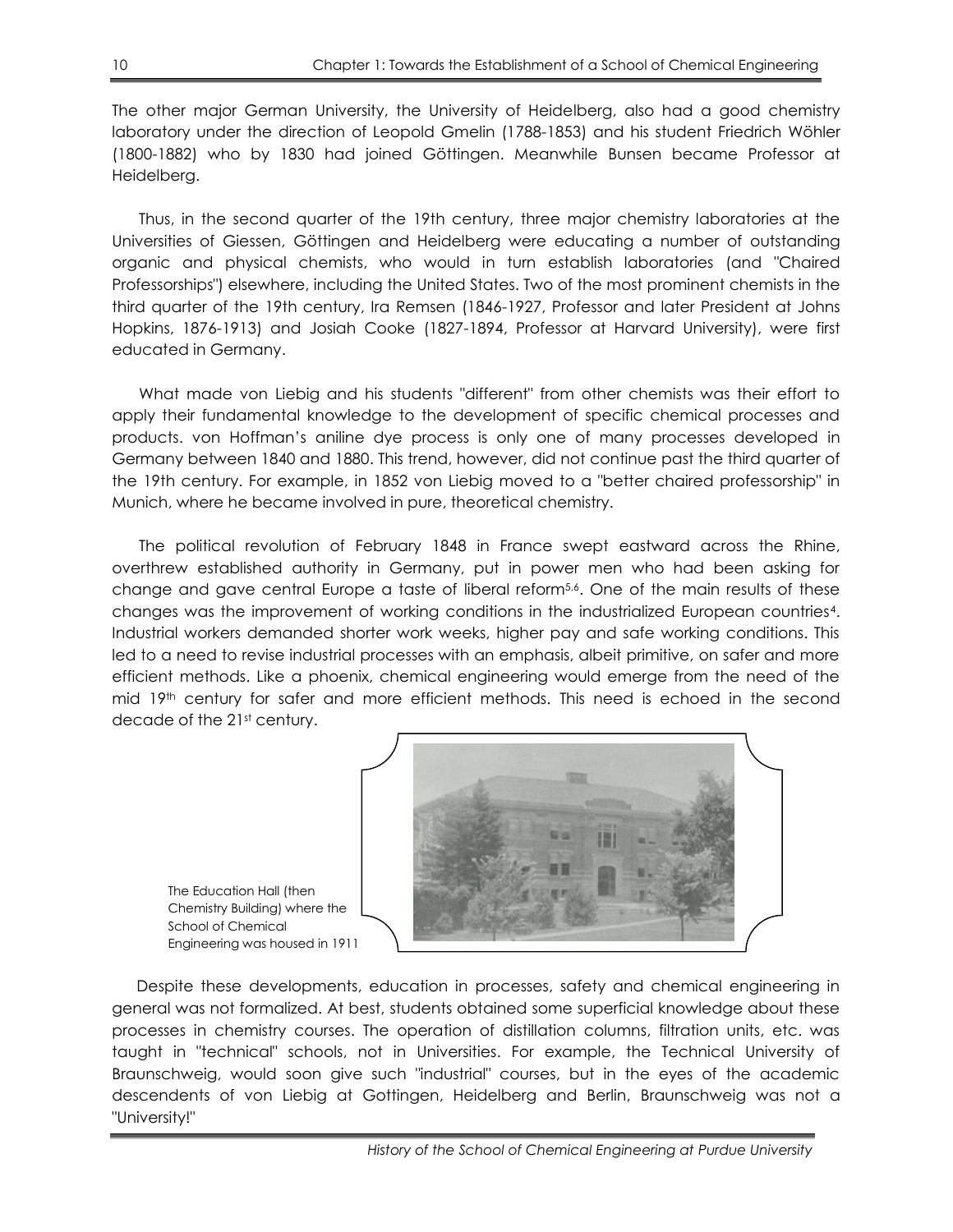In 1887 an undistinguished industrial inspector from Manchester, England, George E. Davis (1850-1906) decided to transfer his vast knowledge from his years of inspecting chemical plants in the industrial region of England to the classroom.<sup>10</sup> In the fall of 1887 he gave a series of 12 lectures, later published in the *Chemical Trade Journal*. The material was quite empirical, but it had a definite advantage in that, at last, an individual had put on paper a series of articles on the operation of some of the important chemical processes of those days. This activity was not greeted with joy by the owners of chemical plants who had enjoyed a brisk business with modest competition.



**Left:** George E. Davis (1850-1906) taught the first chemical engineering course in Manchester, England, in 1887. **Center:** Professor Lewis M. Norton (1855-1893) of the Chemistry Department of M.I.T. taught the first chemical engineering course in the United States in 1888.

**Right:** Frank H. Thorpe (1864-1932), professor of chemistry at M.I.T., published in 1898 the precursor to chemical engineering textbooks, *Outlines of Industrial Chemistry*.

At the end of the 19th century the competition of England, Germany and the United States for industrial chemicals had become rather fierce. It was not surprising then that only one year after Davis' lectures in Manchester, Prof. Lewis M. Norton (1855-1893) of the Chemistry Department of M.I.T. started teaching a course in chemical engineering. As Weber<sup>11</sup> notes, the material was mainly descriptive and was taken predominantly from his notes on industrial chemical practice in Germany, which at that time had the most advanced chemical process industry in the world.

When Norton died in 1893, Professor Frank H. Thorpe (1864-1932), who had received a B.S. degree from M.I.T. only four years earlier and a doctorate from the University of Heidelberg in 1893, took responsibility for Norton's course and published in 1898 the precursor to chemical engineering textbooks <sup>12</sup>, entitled *Outlines of Industrial Chemistry*. [Most commentators have given honors for the first chemical engineering textbook to the classic *Principles of Chemical Engineering* by Lewis, Walker and McAdams]*.* The term "Industrial Chemistry" first appearing in Norton's book to broadly describe industrial processes applied in the production of chemicals would become strongly associated with chemical engineering in the next fifty years. It coexisted quite comfortably with the unit operations concept for years. Not until the radical approach to analysis of chemical engineering problems introduced by, among others, Neal R. Amundson and Rutherford Aris in the mid 1950's at the University of Minnesota, and by R. Byron Bird, Warren E. Stewart and Edwin N. Lightfoot at the University of Wisconsin would "industrial chemistry" be clearly separated from the main goals of "chemical engineering." This separation caused significant discord at Purdue.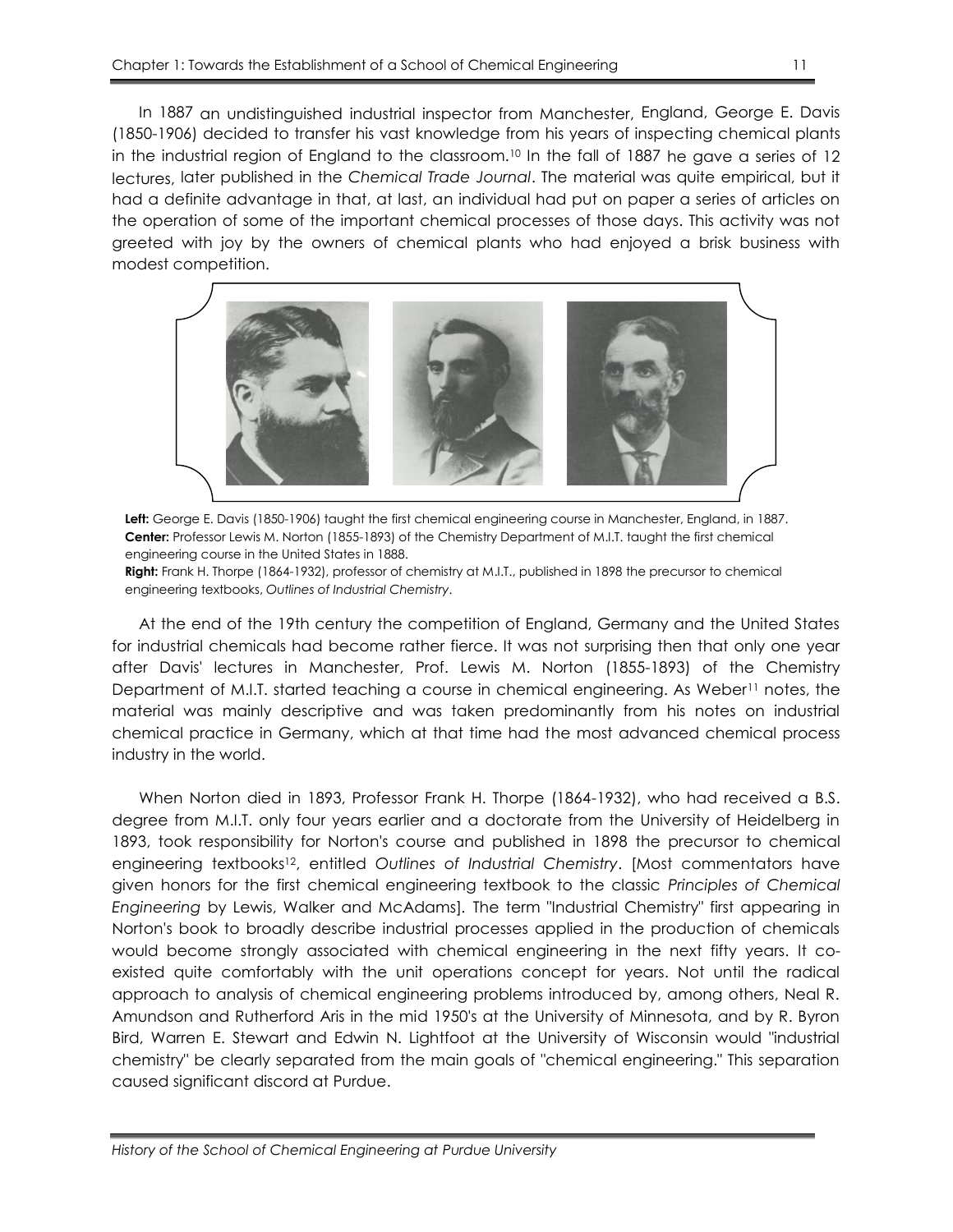Although Norton and Thorpe were the pioneers of the industrial chemistry enthusiasm at M.I.T., it was Arthur A. Noyes and later William H. Walker (1869-1934) who converted industrial chemistry into chemical engineering, which brought the discipline the respect it eventually enjoyed within engineering13. After an M.S. in Chemistry at M.I.T. (1887) and a doctorate at the University of Leipzig with Ostwald (1890), Noyes established the MIT Research Laboratory of Physical Chemistry in 1903. William Walker, who had received his doctorate in 1892 at the University of Göttingen with Otto Wallach (Nobel Prize 1910), saw the importance of chemical research laboratories and established in 1908 the Research Laboratory of Applied Chemistry.

During the same period in England, Davis proceeded with the publication of his *Handbook of Chemical Engineering* in 1901 and 1902, which was revised and published in a second edition of over 1000 pages in 1904. Davis was responsible for adopting the *idea* of "unit operations" (especially in the second edition of his books<sup>10</sup>) although the term was coined by Arthur D. Little<sup>8</sup> at M.I.T. much later, in 1915. This was the idea that all chemical processes can be analyzed by dividing them into distinct operations (distillation, extraction, filtration, crystallization, etc.) which are governed by certain principles. More than any one, however, Davis deserves credit<sup>10</sup> for coining the term *chemical engineering* to describe this new engineering area. Davis' *Handbook* is fascinating for the way that theory is presented – there are no equations! Mass and energy balances are solved with spreadsheets (on paper). Some of our current students would probably prefer this approach.

In the United States, M.I.T. is considered to be the first university to offer a four-year curriculum in chemical engineering (a "course" X in M.I.T.'s parlance), in 1888. However, as a Department, Chemical Engineering did not become independent until 1920! Until then it was the Division of Applied Chemistry of the Department of Chemistry. In those early days Walker (for whom a prestigious AIChE Award is named) was the main driving force of the Division, assisted by Warren K. "Doc" Lewis ( 1882-1975, for whom the prestigious AIChE Education Award is named) after his return from the University of Breslau where he had studied with Richard Abegg, receiving his doctorate in 1908. Abegg was a student of A.W. von Hoffman. Thus, the circle closes. Even the early 20th century chemical engineers were educated according to von Liebig's ideals! Noyes, after a few more years at M.I.T., would move to Pasadena, California in 1913 to become president and transform Throop College into the world-known California Institute of Technology.

Other universities followed the examples of M.I.T.14,15 The University of Pennsylvania (1894), Tulane University (1894), University of Michigan (1898), and Tufts University (1898) created fouryear programs in Chemical Engineering, but always as part of their Chemistry Department.\*

\* In recent years many faculty members of Departments of Chemical Engineering wrote "histories" of their Departments (see for example the 1968-1986 issues of Chemical Engineering Education). In these articles one finds a persistent effort of many authors to prove that their Schools have existed for more than 75 years, in one case since 1853! Unfortunately, even if an "industrial chemistry" course was taught at a university, this did not constitute acceptance of a chemical engineering curriculum. If the chronological judgment is based on the establishment of a separate Department, the University of Wisconsin appears to be oldest (1905)<sup>13</sup> and Purdue is probably the fifth oldest (1911) in the USA. Worldwide, one of the earliest separate departments was at the short-lived Industrial and Commercial Academy established in Athens, Greece, in 1894.16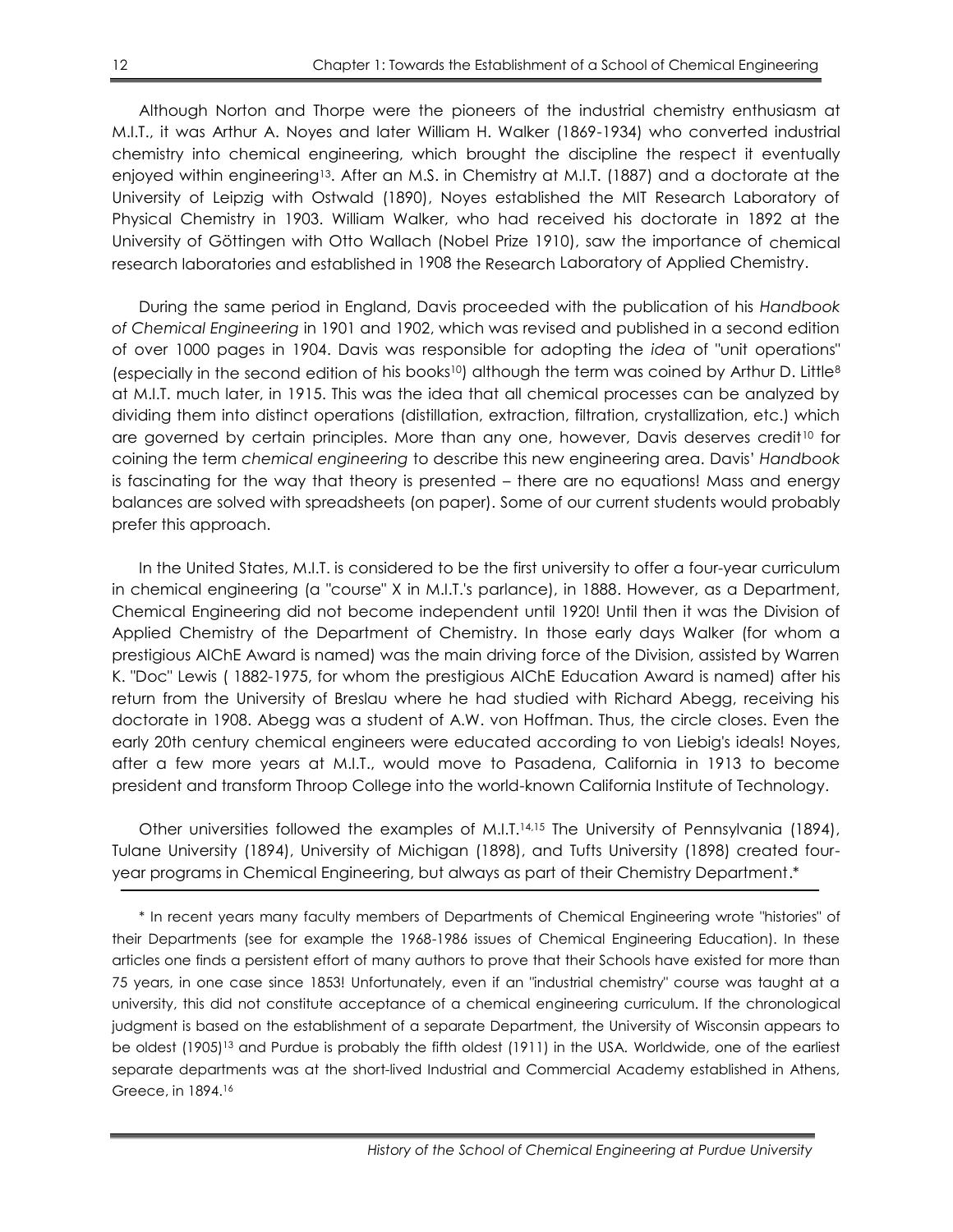In the middle 19<sup>th</sup> century in the open fields of Indiana, roughly equidistant between Gary and Indianapolis and built on the then navigable Wabash river, lay La Fayette (now Lafayette), a small town of 4,000 inhabitants. A trade center for northwest Indiana, the town was inhabited mostly by German and Anglo-Saxon farmers and traders. As a result of the 1862 Morrill Act, the General Assembly of Indiana voted in 1865 to establish a land-grant university<sup>17</sup>. The established Indiana University, disdaining from including the mechanical and agricultural arts, refused to become a land grant university. The resulting fierce competition between various towns continued for four years with Monroe, Marion and Tippecanoe counties becoming the three finalists. Finally, the balance tilted in favor of La Fayette, mainly because of the then very generous contribution of \$150,000 by John Purdue, \$50,000 by Tippecanoe County and 100 acres of land from local residents. Thus, in the fourth and final ballot in the Indiana House, Tippecanoe County received 52 votes, with 17 voting for Monroe and 8 for Marion county. In the Senate questions arose and the representatives of Bloomington (Monroe County) and Indianapolis (Marion County) "stigmatized as selfish vanity for Mr. Purdue to ask that the institution be named Purdue University<sup>17"</sup> The opposition finally capitulated on May 4, 1869, and Purdue's offer was accepted with 32 to 10 votes in the Senate and 76 to 19 in the House. By the day that John Purdue was sworn in as a life member of the Board of Trustees on May 25, 1869, the endowment fund had increased to \$233,000. The University was named Purdue University and with it came the acceptance of a number of questionable "preferences and requests" of John Purdue (1802-1876), an uneducated man who gave merit only to manual labor and technology, but who had the foresight to greatly aid the birth of Indiana's land grant university.

The University was built in the village of Chauncey (now West Lafayette), on the bluff above the right bank of the Wabash river opposite La Fayette at equal distance between Fort Ouiatenon and the site of the battle of Tippecanoe. The first regular classes began on September 16, 1874 and the first degree was awarded in June 1875 to John B. Harper; it was a B.S. degree without designation. Engineering was one of the first subjects taught, and Mechanical (1882) and Civil Engineering (1887) were early Schools.

The Chemistry Department of Purdue was established in 1874. Under the expert leadership of several professors, especially Harvey Washington Wiley, who was probably the most influential figure of the University from 1871 to 1885, it soon developed a national reputation<sup>18</sup>. Thus, it was not surprising that its Head Percy N. Evans suggested in 1900 that some industrial applications be incorporated in the course Chem 15, Technical Analysis. Percy Norton Evans was born in Canada in 1868 and received his B.S. from McGill University in 1890 and his doctorate from the University of Leipzig in 1893 working under Wilhelm Ostwald. He became a faculty member in 1895 and Head in 1899. Evans was fascinated by the news he was receiving from M.I.T. about the development of a chemical engineering curriculum, and by a copy of Davis' Handbook that had just been purchased by the Purdue Library. Therefore, in September 1902 he offered for the first time the course Chem 7, Industrial Organic Chemistry Lectures, to a select group of undergraduate students in Chemistry. In the course he covered such diverse subjects as aniline chemistry, production of sulfuric acid and production of steel. Chem 7, the first industrial chemistry course given at Purdue University, became immediately very popular among Chemistry students. Thus, in 1904 Evans introduced three more courses: Chem 9 and 10 Industrial Chemistry and Technical Analysis, and Chem 24 Metallurgy, which he shared with Edward G. Mahin.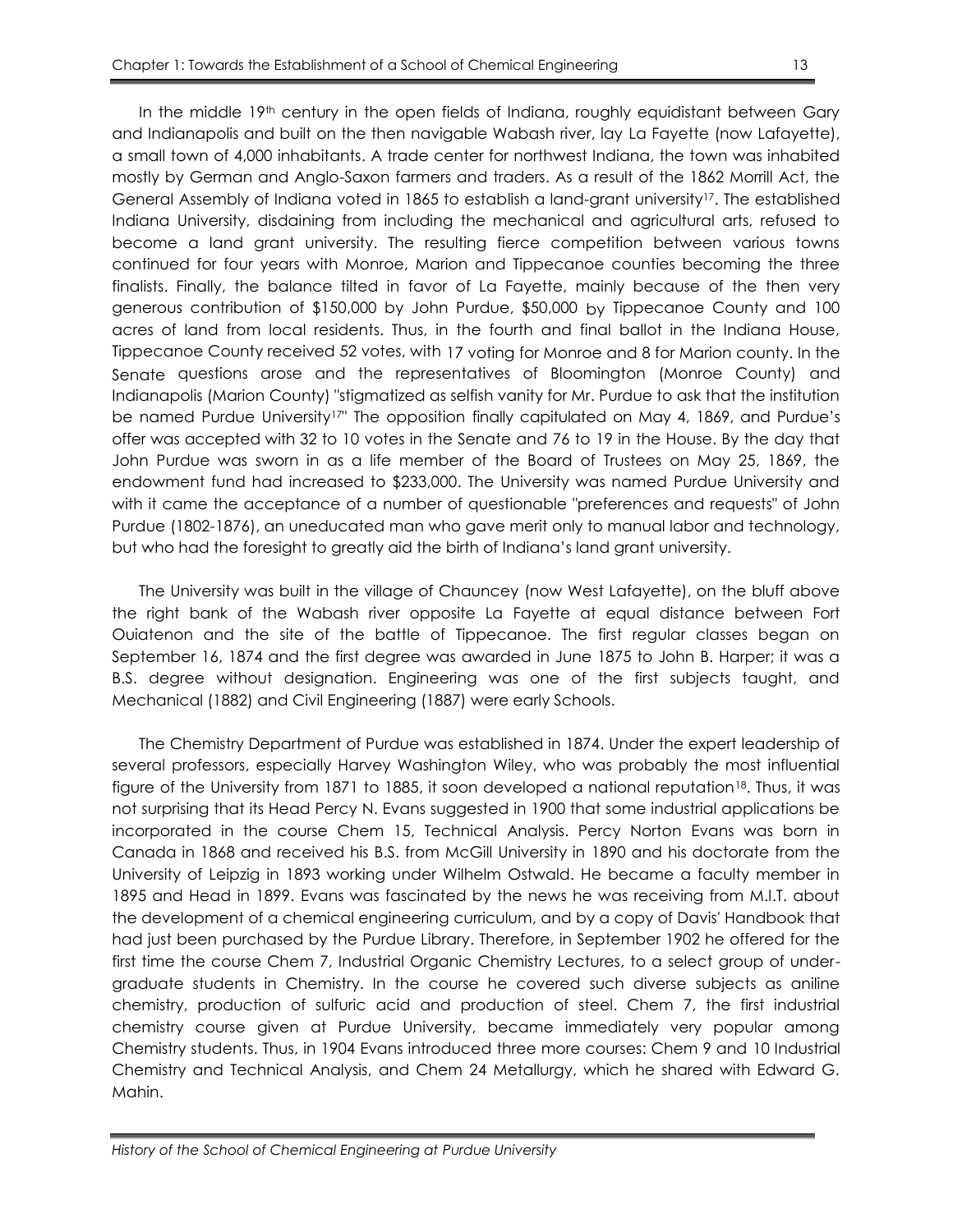#### **Early Contributions of the Chemistry Department**

One should not underestimate the contributions of the School of Chemistry in the establishment of the School of Chemical Engineering. President Winthrop Ellsworth Stone (1862- 1921, B.S. '84 Massachusetts Agricultural College, Ph.D. '88 University of Gottingen), so influential in the beginning of the century, was a chemistry professor (1889-1900) before he became President of the University (1900-1921). When Stone joined the faculty, he decided that no new Chemistry faculty member would join Purdue without a Ph.D. degree. This was done at a time that only about  $10-12$  professors on campus had that degree<sup>23</sup>. Percy Evans was not only a strong supporter of the curriculum of chemical engineering, but he continued teaching the early generations of chemical engineers even after 1911. James Harvey Ransom (B.S. '90 Wabash College, M.A. '93 and Ph.D. '99 University of Chicago) also taught many courses for ChE's in the early years. Edward Garfield Mahin (1876-1952) was considered for many years a chemical engineering professor by the students. Educated exclusively in the USA (B.S. '01 Purdue, M.S. '03 and Ph.D. '08 Johns Hopkins), he was one of the last students of the legendary Ira Remsen, the founder of the Journal of the American Chemical Society. He stayed on the faculty from 1901 until 1925 and supervised many of the B.S. theses of ChE students and the first M.S. thesis of the School in 1921. He left for the University of Notre Dame in 1925 where he rose in the ranks to become Head of the Department of Metallurgy (1932-1949). He died in 1952.

In the name of Melvin Guy Mellon (1893-1993), Professor Emeritus of Analytical Chemistry, who taught at Purdue from 1919 until 1962, the first generation of Purdue chemical engineers recognized probably the most likable and influential figure of their undergraduate years at Purdue. Educated at Allegheny College (B.S. '15) and at Ohio State University (M.S. '17, Ph.D. '19) where he worked with William E. Henderson, another student of Ira Remsen, Mellon received honorary degrees from Allegheny College (1940), Mount Union College (1958) and Purdue University (1974). He taught the course on Technical Literature to chemical engineers from 1921 until about 1960. At age 93 he was still active, coming to his office every morning and passing by the Chemistry library, which appropriately enough has been named after him. He died seven weeks shy of his 100<sup>th</sup> birthday. It is a small indication of the appreciation of his former students that almost every chemical engineering student who graduated roughly from 1915 until 1930 mentioned him as an influential figure of our School!

Two more Chemistry faculty members left a strong mark on Purdue chemical engineering education. Henry Bohn Hass (1902-1987) received his B.A. from Ohio Wesleyan University (1921) and his M.A. and Ph.D. from Ohio State University (1923 and 1925, respectively, where he worked under William L. Evans). He came to Purdue in 1928 as an assistant professor, was rapidly promoted, and served as Head of the Chemistry Department from 1932 until 1949. During World War II he worked on the Manhattan project. After 1949, he worked for General Aniline and Film Corporation and became President of the Sugar Research Foundation in New York (1952-60). His last job before retirement was director of chemical research for M.W. Kellogg Co. (1960-69). Hass was one of the favorite professors of ChE students and many anecdotes survive about his life, teaching and paternal concern for his students. Earl Thurston McBee (1906-1972), was a student of Hass who became Head of Chemistry from 1949-67. He received his A.B. from William Jewell College (1929) and his M.S. (1931) and Ph.D. (1936) from Purdue University. He was on the faculty from 1929 to 1972 and was an excellent educator. In 1967 he received the title Shreve Professor of Industrial Chemistry.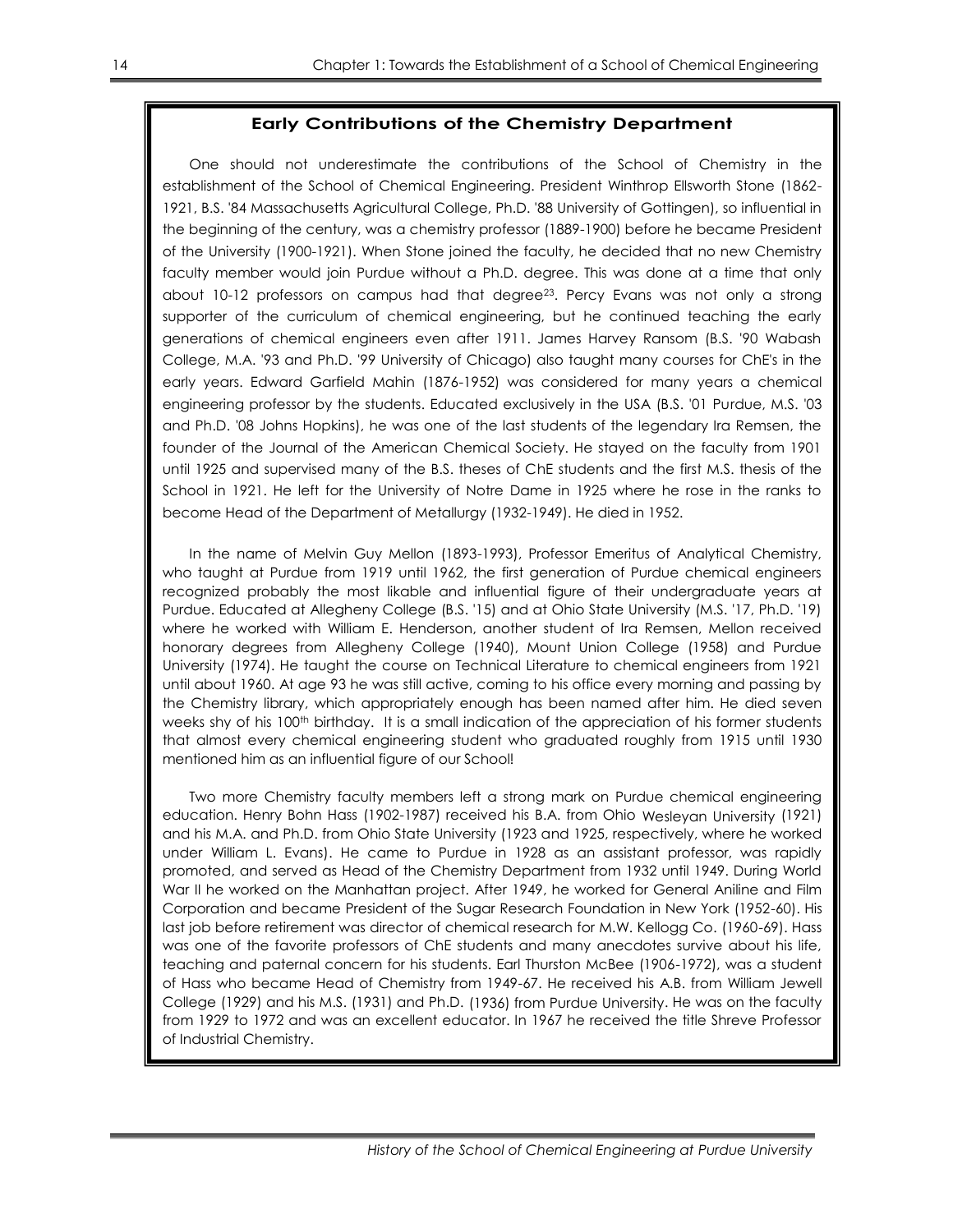Evans was very much affected by the writings of Davis and then Thorpe of M.I.T. The term chemical engineering sounded to him like a good description of the plan of study he was developing around the courses Chem 7, 9, 10, 15 and 24. Thus, in 1906 he approached Dean William F.M. Goss (Dean of the Schools of Engineering, 1900-1907) and asked for his support in establishing a chemical engineering curriculum in the Chemistry Department. Goss was very positive19.



**Left:** Professor Percy N. Evans, Head of the Chemistry Department in the critical years of 1906-1911, was instrumental in establishing the School of Chemical Engineering. **Right:** Winthrop E. Stone, President of Purdue University (1900-1921) and a chemist by training, did much to convince the faculty and the board of Trustees that Chemical Engineering was needed at Purdue.

December 20, 1906 is an important date in the history of Chemical Engineering at Purdue. On that date the faculty approved the new curriculum. This approval was followed by the legally necessary approval by the Board of Trustees upon recommendation by President Winthrop E. Stone (1900-1921), on April 26, 1907. Here is a portion of the recommendation<sup>20</sup> of President Stone.

> A distinct course has been arranged by combining certain subjects in chemistry and engineering now taught in the Schools of Science and Engineering. Such a combination has not before been available to a student of any of these Schools. The purpose is to train students for service in those industries which involve the application of the principles of both chemistry and engineering. It includes the subjects of chemical science and the elements of engineering such as shop practice, drawing, mechanics and electricity, together with the general cultural subjects required of all candidates for the bachelor's degree.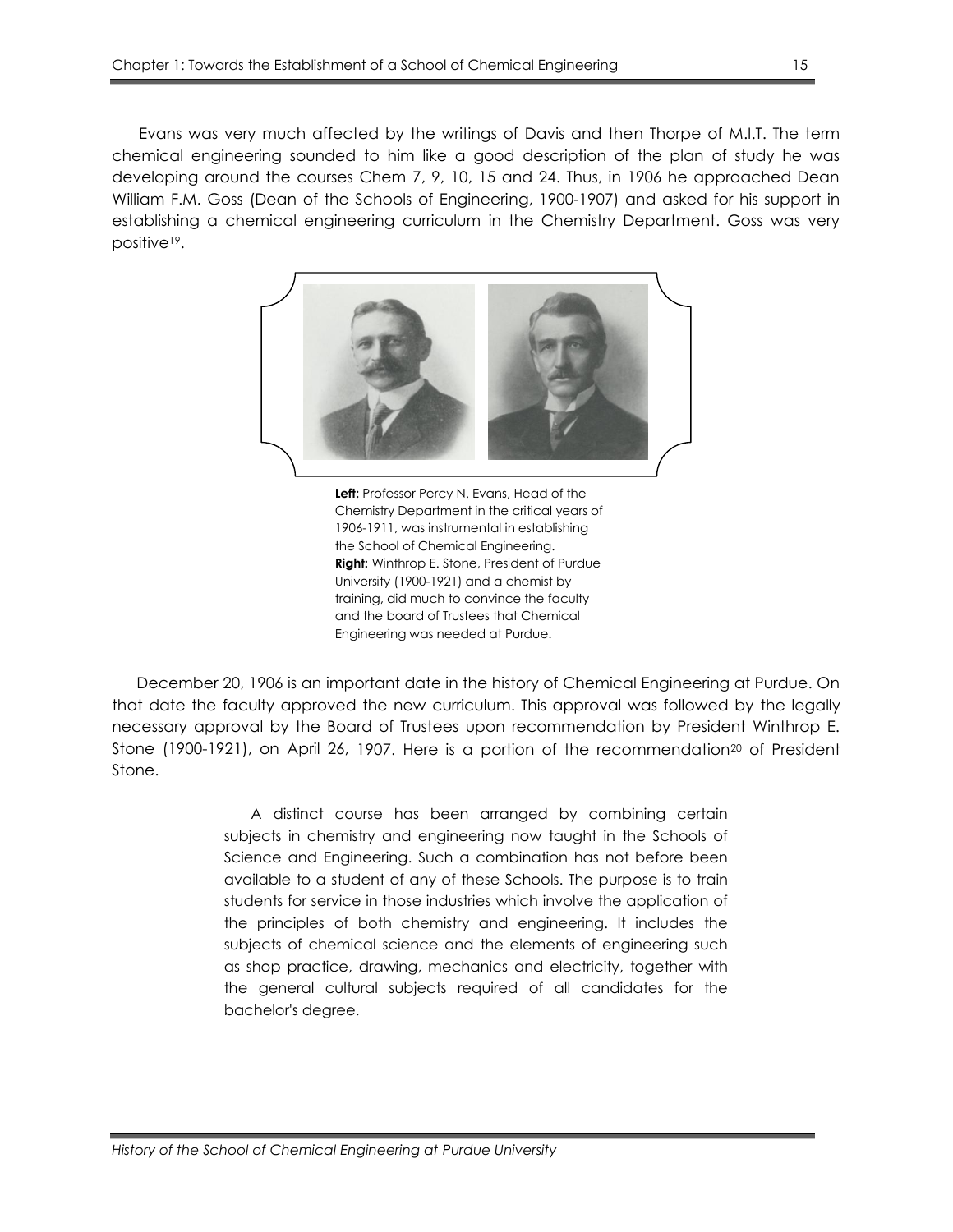The following written communications sine presented by Orest 8tons 1th Regarding the new convers in Forestry and Chemical Congineering, Paper received, read and opposind. april 25-1907 In the Brand of Gustin I hove to report this the Greatly, as conthorized of a previous meeting of the Brand, has organized new convous of study as follows 1? Youtry In connection with the Delivery Denne, consisting of subjects in beday, boling, and technic foreshy subject, administered during the lost three years of the course, The purpose of this course is not to trans professional forestio, but to offer much consume as med be of salue to the farmer, lumberman, and owner of forest property 2nd Chancel Engineering a distinct consume two tem assumed by emotions restain outsich in claming and engineering mu langter in the Debits of Commis and Engineering Such a combination has not been come avoidable to a student of any of these schools . The purpose is to train striducts for service in these industries which sundas the explosition of the principle of both chamistry and enquirement, It includes the entroits of chans scence and the elements of engineering ourt is ship practice, chann mechanics, and electricity, together with the general cultures subjects required of us condidation for the Gashelin degree. There new common will go with spention with September, and are ammmed in the comment colohyu The farming of the Dehalof Charming, recommends an advance come for gudnoti of the school, providing instruction in pharmers. and fred anotypis, the prospose being to trans men for some in amustion mix the process and drug legislation now benef enachel alos, the postly roomments provision for a brief course of instruction in Charmony to earth man to much the  $\mathcal{L}_{\mu\nu}$ relative to Assistant Vicenster

Excerpt from the minutes of the meeting of the Board of Trustees of April 26, 1907, where President W.E. Stone made his recommendation for the establishment of a chemical engineering curriculum.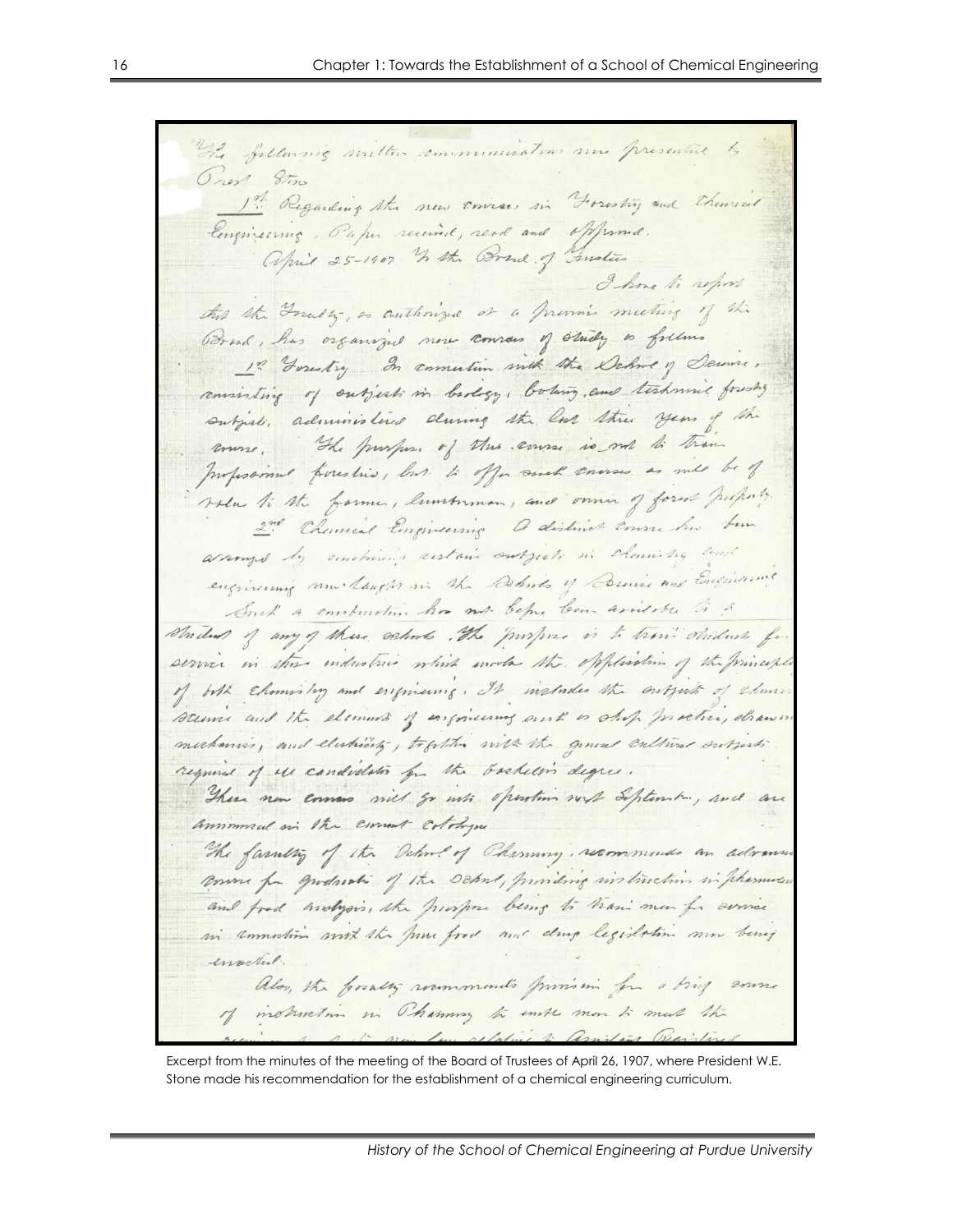This was the beginning of chemical engineering at Purdue. But as Bray<sup>21</sup> points out "there was no Head, no staff, no laboratory, only a plan of study." This plan of study is included in Appendix C and is further discussed in Chapter 7.

In May 1909, 51 students were registered in the new curriculum, 29 freshmen, 19 sophomores, 2 juniors and one senior. The senior, who graduated in June 1909, Benjamin M. Ferguson, has the honor of being the first Purdue graduate to receive a B.S. in Chemical Engineering. The class of 1910 had one more graduate, Emery C. Plank, who according to Bray<sup>21</sup> was employed by Gulf States Steel Co., in Gardsden, Alabama, until he passed away in July 1942. Nine more students graduated in 1911.



**Left:** Graduation picture of Benjamin M. Ferguson (B.S. '09, first graduate in Chemical Engineering. **Right:** The first page of Ferguson's B.S. Thesis

### **Benjamin Meyer Ferguson** (1886 – ca 1965)

Benjamin M. "Fergie" Ferguson, the first graduate in Chemical Engineering at Purdue, was born in Chicago in 1886. He came to Purdue in his junior year and enrolled in chemistry. Convinced by Prof. Evans that chemical engineering would be beneficial to his future career he designated this curriculum in his plan of study in 1907. The 1909 *Debris* gives us a good picture of the man<sup>22</sup>.

After a thorough course in football under (Amos Alonzo) Stagg (author's note: at the University of Chicago), Fergie joined the Boilermakers, a proud possessor of a "C." During the season he was never off the job – coaching day and night. But varsity coaching did not occupy all his time, for it was his grit and clever head work that caused '09 to win the championship. He is well liked, a good student and Purdue's first graduate in Chemical Engineering.

Ferguson was the quarterback of the Class 1909 football team that won that year's championship. His B.S. thesis was on *A Chemical Study of a Fifty Horse Power Suction Gas Producer Plant* and it was evidently performed with the facilities of the School of Mechanical Engineering. Upon graduation Ferguson kept only loose ties with the School, as one can guess from Bray's<sup>21</sup> statement that he was unable to find his whereabouts in 1950. We have discovered that in the 1930's he was President of the Shop-towel Service, Inc. in Chicago. He retired in Los Angeles in 1951, where he passed away *circa* 1965.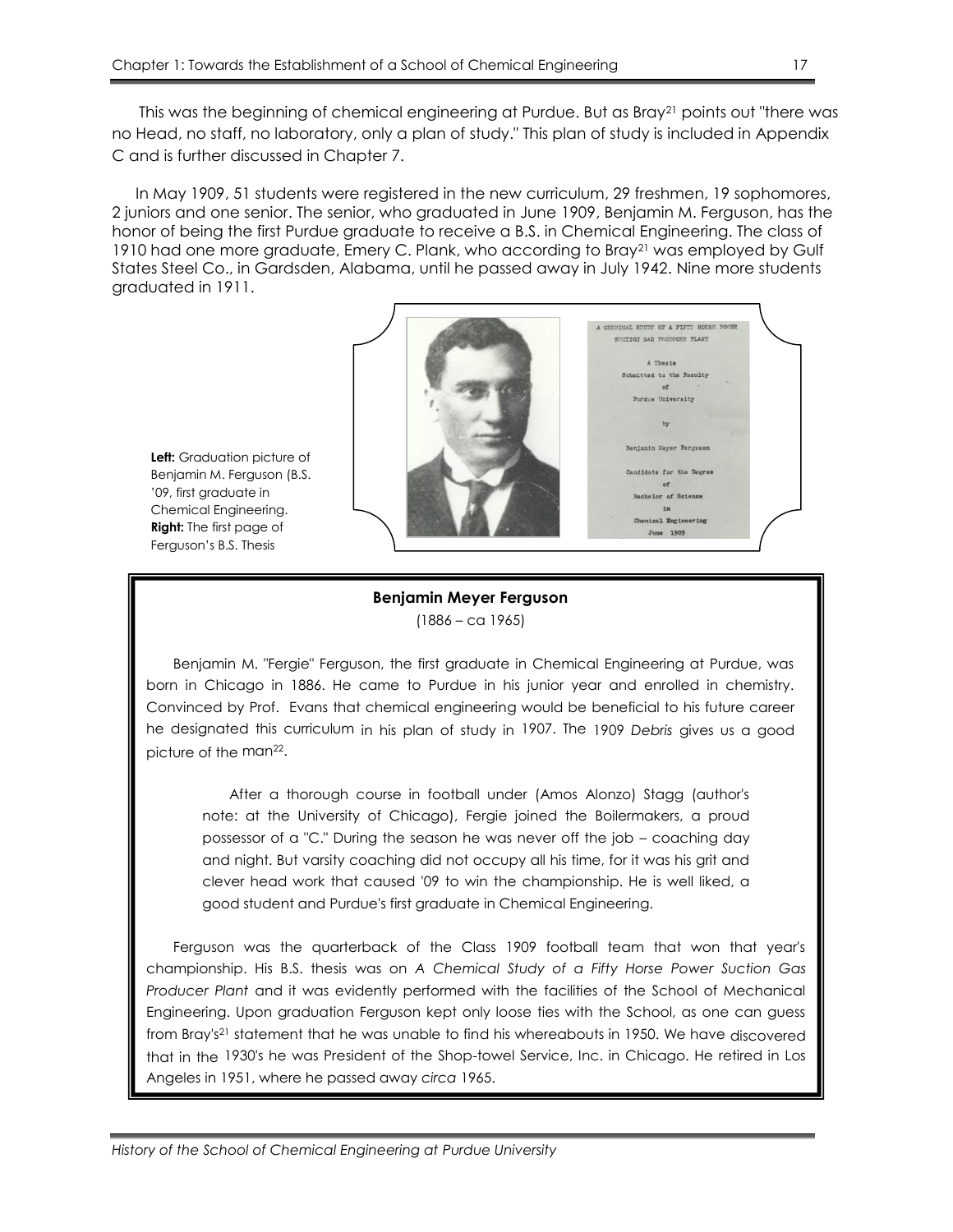

**Left:** Charles H. Benjamin, a mechanical engineer by training (B.S. '81 Univ. of Maine, D. Eng. '08 Case) was the Dean of Engineering the year the School of Chemical Engineering was formed. **Right:** Emery C. Plank (B.S.), the second graduate of Purdue in Chemical Engineering

In 1911 the ChE curriculum had 79 registered students. For a young curriculum that had started only five years earlier this was an impressive number. A large number of the students were residents of Indiana; and the industrial revolution in Gary, South Chicago and more generally the Midwest, had its impact on the career plans of the high school seniors of that period. Purdue had already developed a reputation for its excellent engineering program, and President Stone was sure that Purdue was ready to establish an independent School of Chemical Engineering. Whereas at M.I.T. independence of the curriculum from Chemistry took no less than 32 years, at Purdue an independent Department became a reality only 4 years, 5 months and 20 days after the establishment of the ChE curriculum – but who is counting?



Class of 1911, the first class to start in the ChE curriculum in the Department of Chemistry